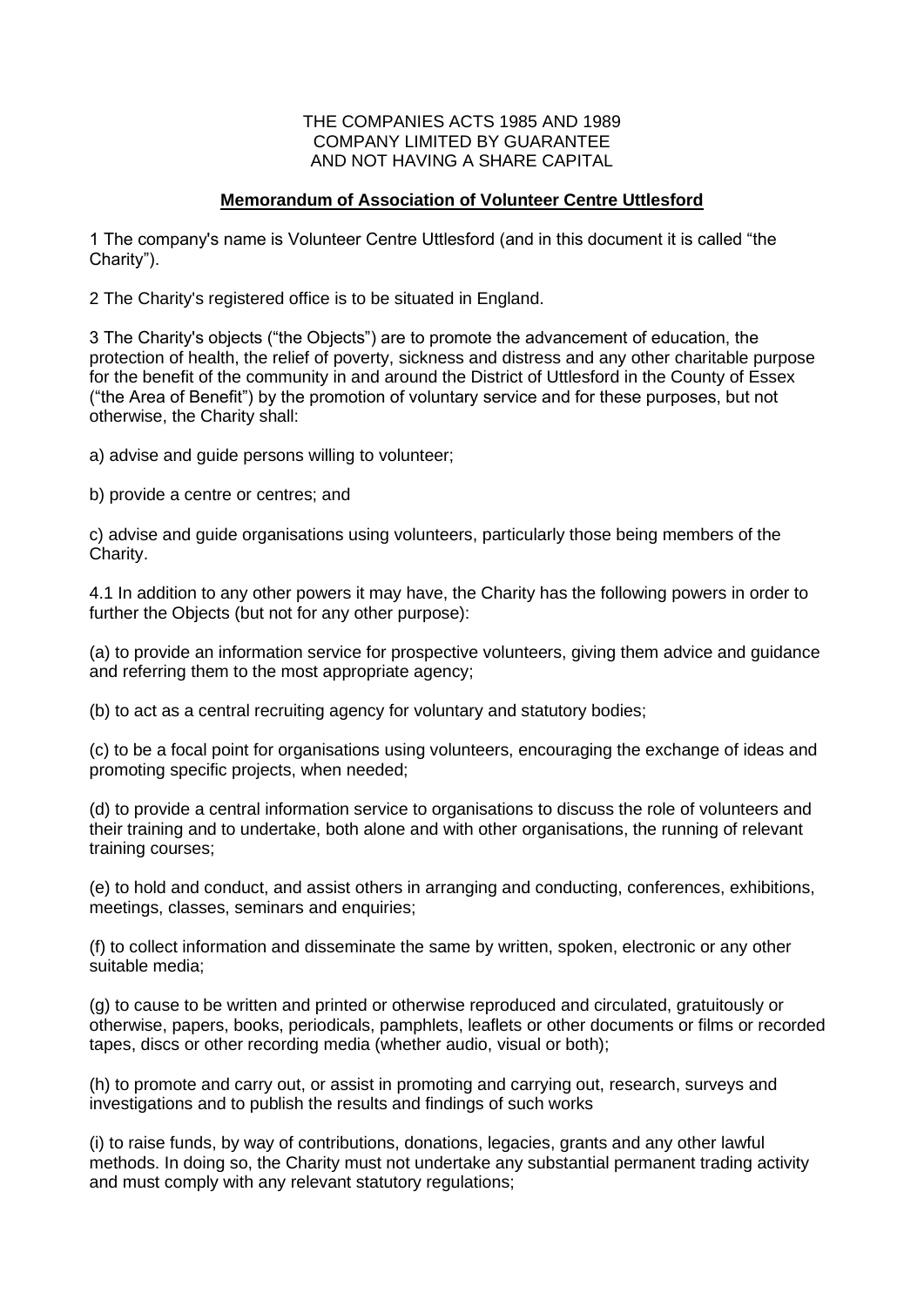(j) to buy, take on lease or in exchange, hire or otherwise acquire any property, real or personal, and to maintain and equip it for use;

(k) to sell, lease or otherwise dispose of all or any part of the property belonging to the Charity. In exercising this power, the Charity must comply as appropriate with sections 36 and 37 of the Charities Act 1993;

(l) to borrow money and to charge the whole or any part of the property belonging to the Charity as security for repayment of the money borrowed. The Charity must comply, as appropriate, with sections 38 and 39 of the Charities Act 1993, if it wishes to mortgage land;

(m) to co-operate with other charities, voluntary bodies and statutory authorities and to exchange information and advice with them;

(n) to establish or support any charitable trusts, associations or institutions formed for any of the charitable purposes included in the Objects;

(o) to acquire, merge with or enter into any partnership or joint venture arrangement with any other charity formed for any of the Objects;

(p) to set aside income as a reserve against future expenditure, but only in accordance with a written policy about reserves;

(q) to employ and remunerate such staff as are necessary for supervising, organising and carrying out the work of the Charity and to make all reasonable and necessary provision for the payment of pensions and superannuation to or on behalf of employees and their dependants. The Charity may employ or remunerate a

Director only to the extent it is permitted to do so by clause 5 and provided it complies with the conditions in that clause;

 $(r)$  to:

(i) deposit or invest funds;

(ii) employ a professional fund-manager; and

(iii) arrange for the investments or other property of the Charity to be held in the name of a nominee;

in the same manner and subject to the same conditions as the trustees of a trust are permitted to do by the Trustee Act 2000;

(s) to provide indemnity insurance for the Directors or any other officer of the Charity in relation to any such liability as is mentioned in sub-clause 4.2 of this clause, but subject to the restrictions specified in sub-clause 4.3 of this clause;

(t) to pay, out of the funds of the Charity, the costs of forming and registering the Charity, both as a company and as a charity;

(u) to do all such other lawful things as are necessary for the achievement of the Objects;

4.2 The liabilities referred to in paragraph (s) of sub-clause 4.1 are: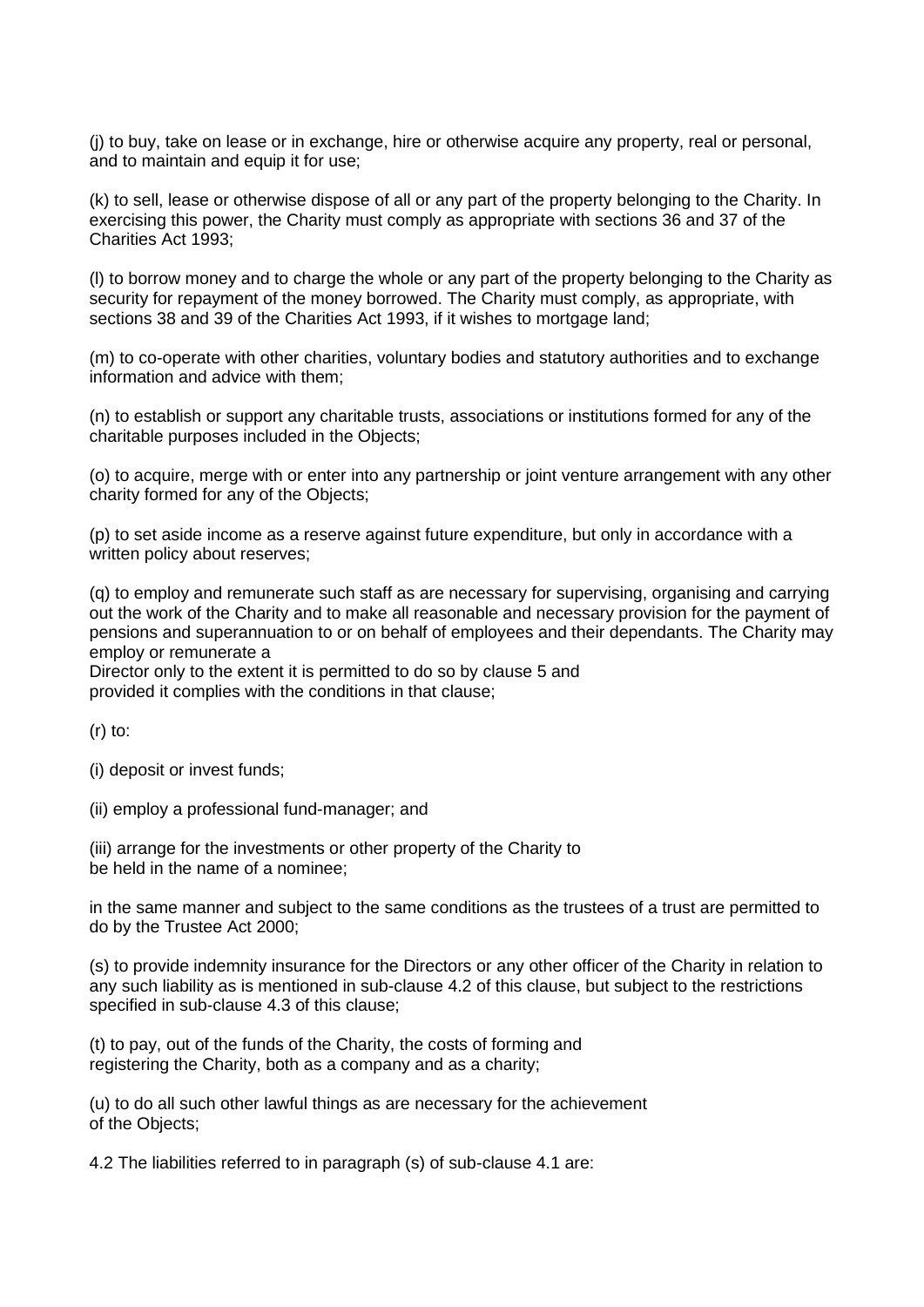(a) any liability that, by virtue of any rule of law, would otherwise attach to a director or other officer of a company in respect of any negligence, default, breach of duty or breach of trust, of which he or she may be guilty in relation to the Charity;

(b) the liability to make a contribution to the Charity's assets, as specified in section 214 of the Insolvency Act 1986 (wrongful trading).

4.3 (a) The following liabilities are excluded from paragraph (a) of sub-clause 4.2:

(i) fines;

(ii) costs of unsuccessfully defending criminal prosecutions for offences arising out of the fraud, dishonesty or wilful or reckless misconduct of the Director or other officer;

(iii) liabilities to the Charity that result from conduct that the Director or other officer knew or must be assumed to have known was not in the best interests of the Charity or about which the person concerned did not care whether it was in the best interests of the Charity or not.

(b) There is excluded from paragraph (b) of sub-clause 4.2 any liability to make such a contribution where the basis of the Director's liability is his or her knowledge prior to the insolvent liquidation of the Charity (or reckless failure to acquire that knowledge) that there was no reasonable prospect that the Charity would avoid going into insolvent liquidation.

5.1 The income and property of the Charity shall be applied solely towards the promotion of the Objects.

5.2 (a) A Director is entitled to be reimbursed from the property of the Charity, or may pay out of such property, reasonable expenses properly incurred by him or her when acting on behalf of the Charity.

(b) Subject to the restrictions in sub-clauses 4.2 and 4.3, a Director may benefit from trustee indemnity insurance cover purchased at the Charity's expense.

5.3 None of the income or property of the Charity may be paid or transferred, directly or indirectly, by way of dividend, bonus or otherwise by way of profit to any member of the Charity. This does not prevent a member, who is not also a Director, receiving:

(a) a benefit from the Charity in the capacity of a beneficiary of the Charity;

(b) reasonable and proper remuneration for any goods or services supplied to the Charity.

5.4 No Director may:

(a) buy goods or services from the Charity;

(b) sell goods, services or any interest in land to the Charity;

(c) be employed by or receive any remuneration from the Charity;

(d) receive any other financial benefit from the Charity;

unless the payment or transaction is previously and expressly authorised in writing by the Charity Commissioners for England and Wales ("the Commission").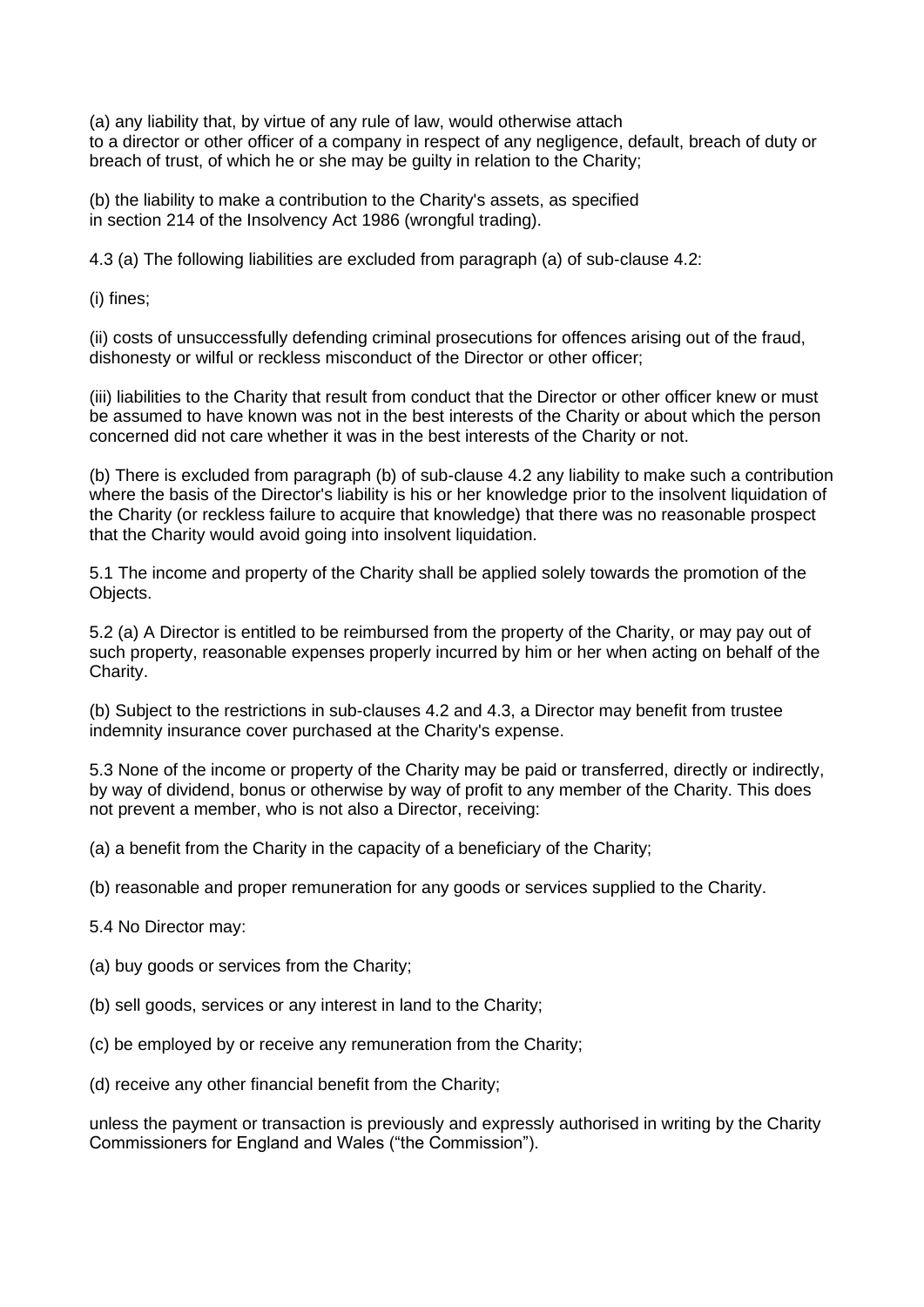5.5 In sub-clauses 5.2 to 5.4 of this clause 5:

(a) "Charity" shall include any company in which the Charity:

• holds more than 50% of the shares; or

• controls more than 50% of the voting rights attached to the shares; or

• has the right to appoint one or more directors to the Board of the company

(b) "Director" shall include any child, parent, grandchild, grandparent, brother, sister or spouse of the Director or any person living with the Director as his or her partner.

6 The liability of the members is limited.

7 Every member promises, if the Charity is dissolved while he or she is a member or within twelve months after he or she ceases to be a member, to contribute such sum (not exceeding One pound  $(E1)$ ) as may be demanded of him or her towards the payment of the debts and liabilities of the Charity incurred before he or she ceases to be a member, and of the costs charges and expenses of winding up, and the adjustment of the rights of the contributories among themselves.

8.1 The members of the Charity may, at any time before, and in expectation of, its dissolution, resolve that any net assets of the Charity, after all its debts and liabilities have been paid, or provision has been made for them, shall, on or before the dissolution of the Charity, be applied or transferred in any of the following ways:

(a) directly for the Objects; or

(b) by transfer to any charity or charities for purposes similar to the Objects; or

(c) to any charity for use for particular purposes that fall within the Objects.

8.2 Subject to any such resolution of the members of the Charity, the Directors of the Charity may, at any time before, and in expectation of, its dissolution, resolve that any net assets of the Charity, after all its debts and liabilities have been paid, or provision has been made for them, shall, on or before dissolution of the Charity, be applied or transferred in any of the following ways:

(a) directly for the Objects; or

(b) by transfer to any charity or charities for purposes similar to the Objects; or

(c) to any charity or charities for use for particular purposes that fall within the Objects.

8.3 In no circumstances shall the net assets of the charity be paid to, or distributed among, the members of the Charity (except to a member that is, itself, a charity) and, if no such resolution is passed by the members or the Directors, the net assets of the Charity shall be applied for charitable purposes as directed by the court or the Commission.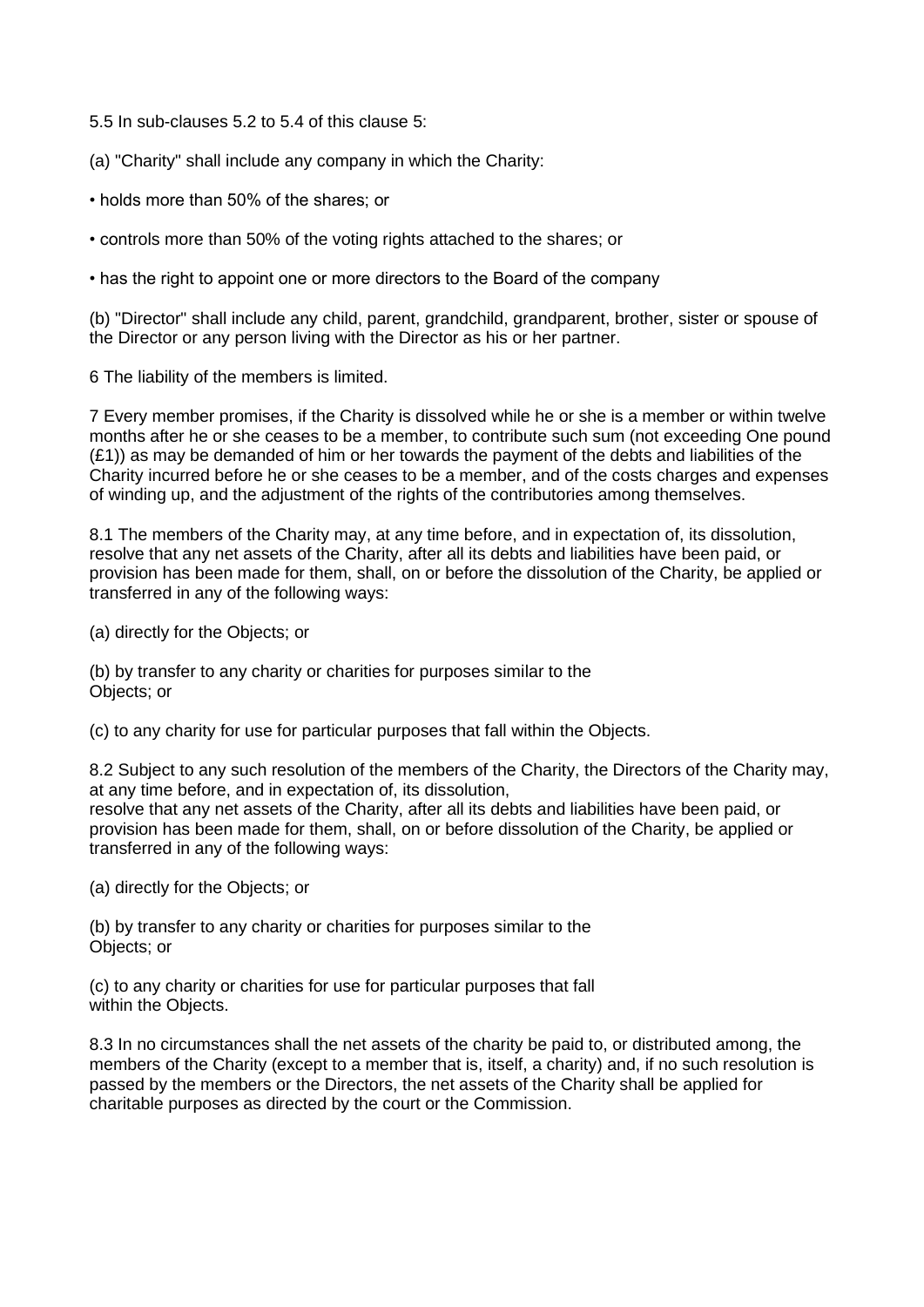We, the persons whose names and addresses are written below, wish to be formed into a company under this Memorandum of Association.

Signatures, Names and Addresses of Subscribers

................... Jane Elizabeth Laing Kemps Cottage Arkesden Road **Clavering** Saffron Walden Essex CB11 4QU

................... Michael Raymond Young Aldridge's Farm Maple Lane Wimbish Saffron Walden Essex CB10 2XG

................... David Rowland Perks The Cosh Duddenhoe End Saffron Walden Essex CB11 4UX

Dated:

Witness to the above Signatures:

Signature:

Name:

Address:

Occupation: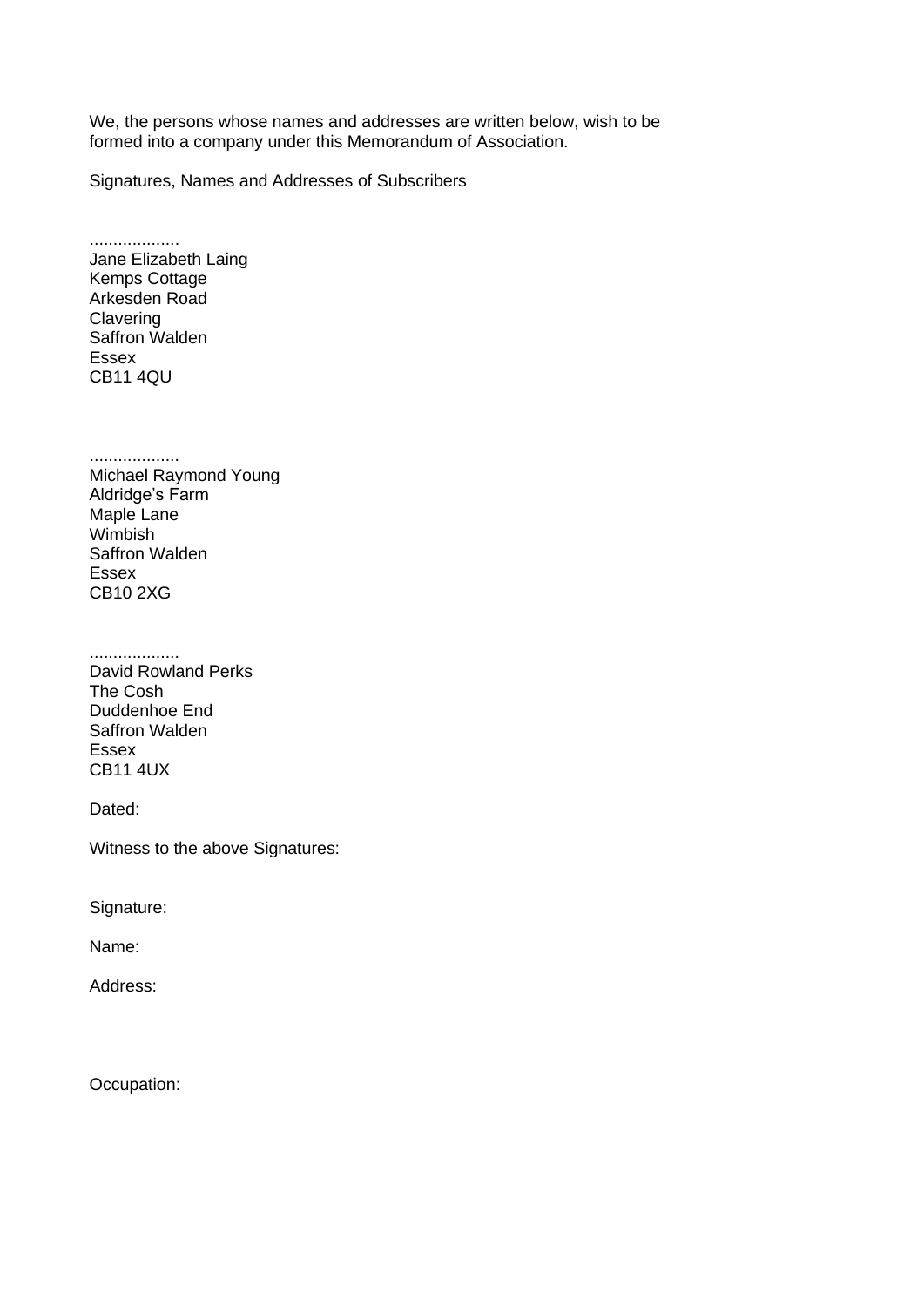#### THE COMPANIES ACTS 1985 AND 1989 COMPANY LIMITED BY GUARANTEE AND NOT HAVING A SHARE CAPITAL

# **Articles of Association of Volunteer Centre Uttlesford**

As amended by Special Resolution dated 23rd July 2008.

#### **Interpretation.**

1 In these articles:

"the Act" means the Companies Act 1985;

"address" means a postal address or, for the purposes of electronic communication, a fax number, an e-mail address or a text message number, in each case registered with the Charity;

"the Area of Benefit" means the District of Uttlesford in the County of Essex;

"the Charity" means the company intended to be regulated by these articles;

"clear days" in relation to the period of a notice means a period excluding:

• the day when the notice is given or deemed to be given; and

• the day for which it is given or on which it is to take effect;

"the Commission" means the Charity Commissioners for England and Wales;

"the memorandum" means the memorandum of association of the Charity;

"officers" includes the Directors and the secretary;

"the seal" means the common seal of the Charity, if it has one;

"secretary" means the secretary of the Charity or any other person appointed to perform the duties of the secretary of the Charity, including a joint, assistant or deputy secretary;

"the Directors" means the directors of the Charity. The directors are charity trustees as defined by Section 97 of the Charities Act 1993;

"the United Kingdom" means Great Britain and Northern Ireland; and

words importing one gender shall include all genders, and the singular includes the plural and vice versa.

Unless the context otherwise requires, words or expressions contained in these articles have the same meaning as in the Act but excluding any statutory modification not in force when this constitution becomes binding on the Charity.

Apart from the exception mentioned in the previous paragraph, a reference to an Act of Parliament includes any statutory modification or re-enactment of it for the time being in force.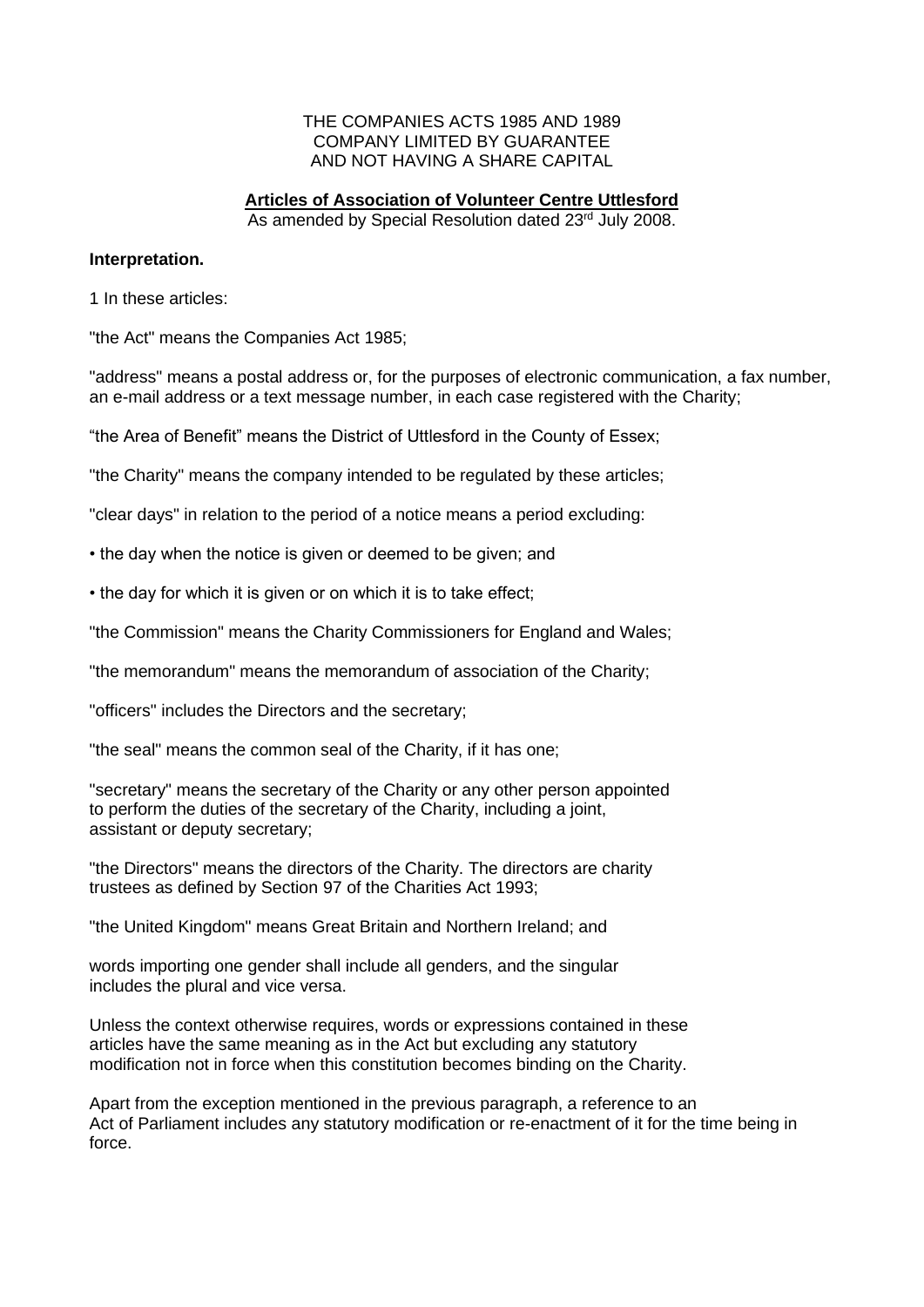## **Members.**

2(1) The subscribers to the memorandum are the first members of the Charity.

(2) Membership is open to other individuals (aged 18 years or older) or organisations (functioning within and around the Area of Benefit) who:

(a) apply to the Charity in the form required by the Directors; and

(b) are approved by the Directors.

(3) (a) The Directors may only refuse an application for membership if, acting reasonably and properly, they consider it to be in the best interests of the Charity to refuse the application.

(b) The Directors must inform the applicant in writing of the reasons for the refusal within twenty-one days of the decision.

(c) The Directors must consider any written representations the applicant may make about the decision. The Directors' decision following any written representations must be notified to the applicant in writing but shall be final.

(4) The Directors may from time to time prescribe an annual subscription payable by members.

(5) Membership is not transferable to anyone else.

(6) The Directors must keep a register of names and addresses of the members.

## **Classes of Membership.**

3(1) The Directors may establish classes of membership, with different rights and obligations, and shall record the rights and obligations in the register of members.

(2) The Directors may not, directly or indirectly, alter the rights or obligations attached to a class of membership.

(3) The rights attached to a class of membership may only be varied if:

(a) three-quarters of the members of that class consent in writing to the variation; or

(b) a special resolution is passed at a separate general meeting of the members of that class agreeing to the variation.

(4) The provisions in these articles about general meetings shall apply to any meeting relating to the variation of the rights of any class of members.

## **Termination of Membership.**

4 Membership is terminated if:

(1) the member dies or, if it is an organisation, ceases to exist;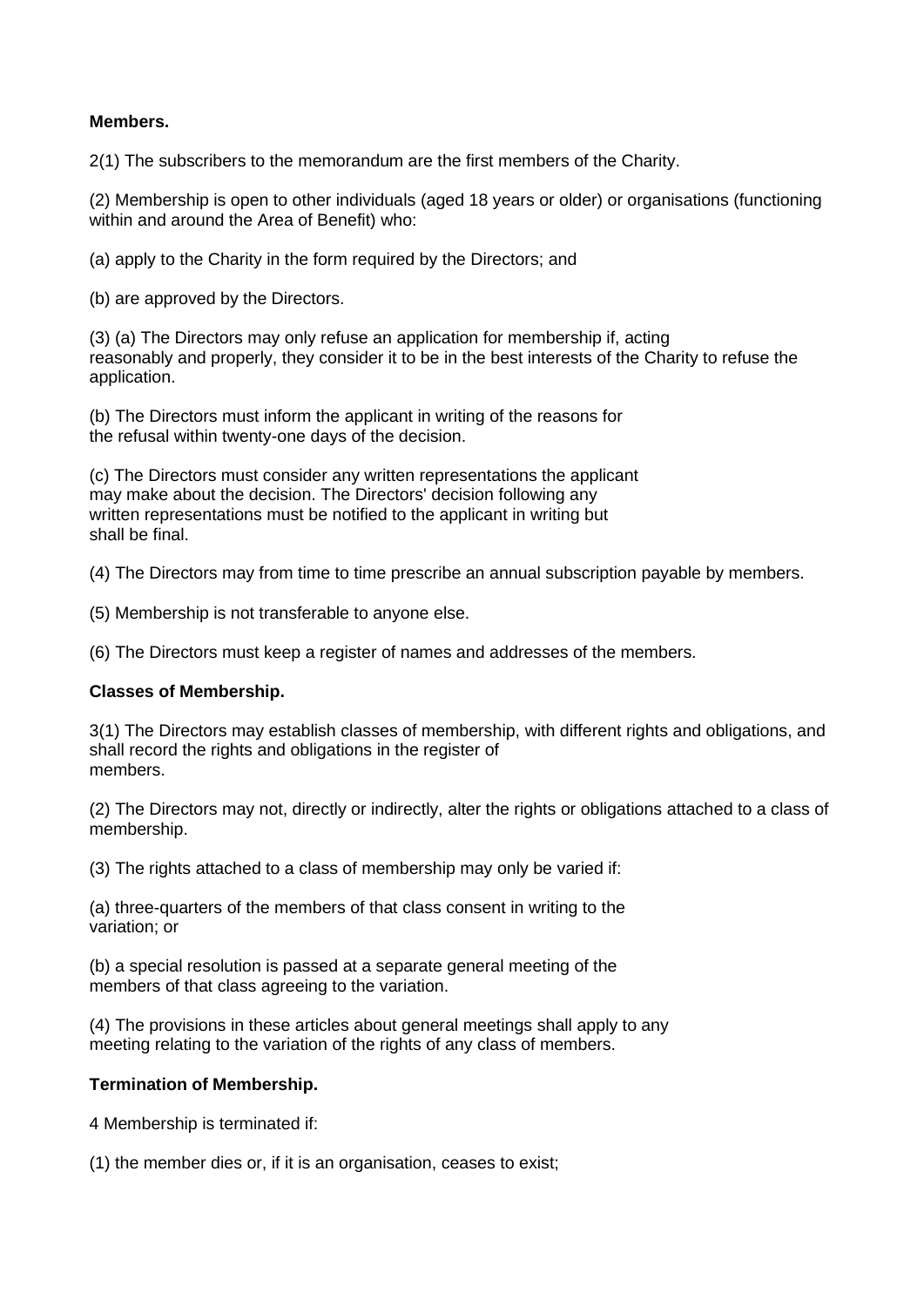(2) the member resigns by written notice to the Charity unless, after the resignation, there would be less than two members;

(3) any sum due from the member to the Charity is not paid in full within six months of its falling due;

(4) the member is removed from membership by a resolution of the Directors that it is in the best interests of the Charity that his or her membership is terminated. A resolution to remove a member from membership may only be passed if:

(a) the member has been given at least twenty-one days' notice in writing of the meeting of the Directors at which the resolution will be proposed and the reasons why it is to be proposed;

(b) the member or, at the option of the member, the member's representative (who need not be a member of the Charity) has been allowed to make representations to the meeting.

#### **General meetings.**

5(1) The Charity must hold its first annual general meeting within eighteen months after the date of its incorporation.

(2) An annual general meeting must be held in each subsequent year and not more than fifteen months may elapse between successive annual general meetings.

(3) All general meetings other than annual general meetings shall be called extraordinary general meetings.

6 The Directors may call an extraordinary general meeting at any time.

#### **Notice of general meetings.**

7(1) The minimum periods of notice required to hold a general meeting of the Charity are:

• twenty-one clear days for an annual general meeting and an extraordinary general meeting called for the passing of a special resolution;

• fourteen clear days for all other extraordinary general meetings.

(2) A general meeting may be called by shorter notice if it is so agreed:

• in the case of an annual general meeting, by all the members entitled to attend and vote; and

• in the case of an extraordinary general meeting, by a majority in number of members having a right to attend and vote at the meeting, who together hold not less than 95 per cent of the total voting rights.

(3) The notice must specify the date, time and place of the meeting and the general nature of the business to be transacted. If the meeting is to be an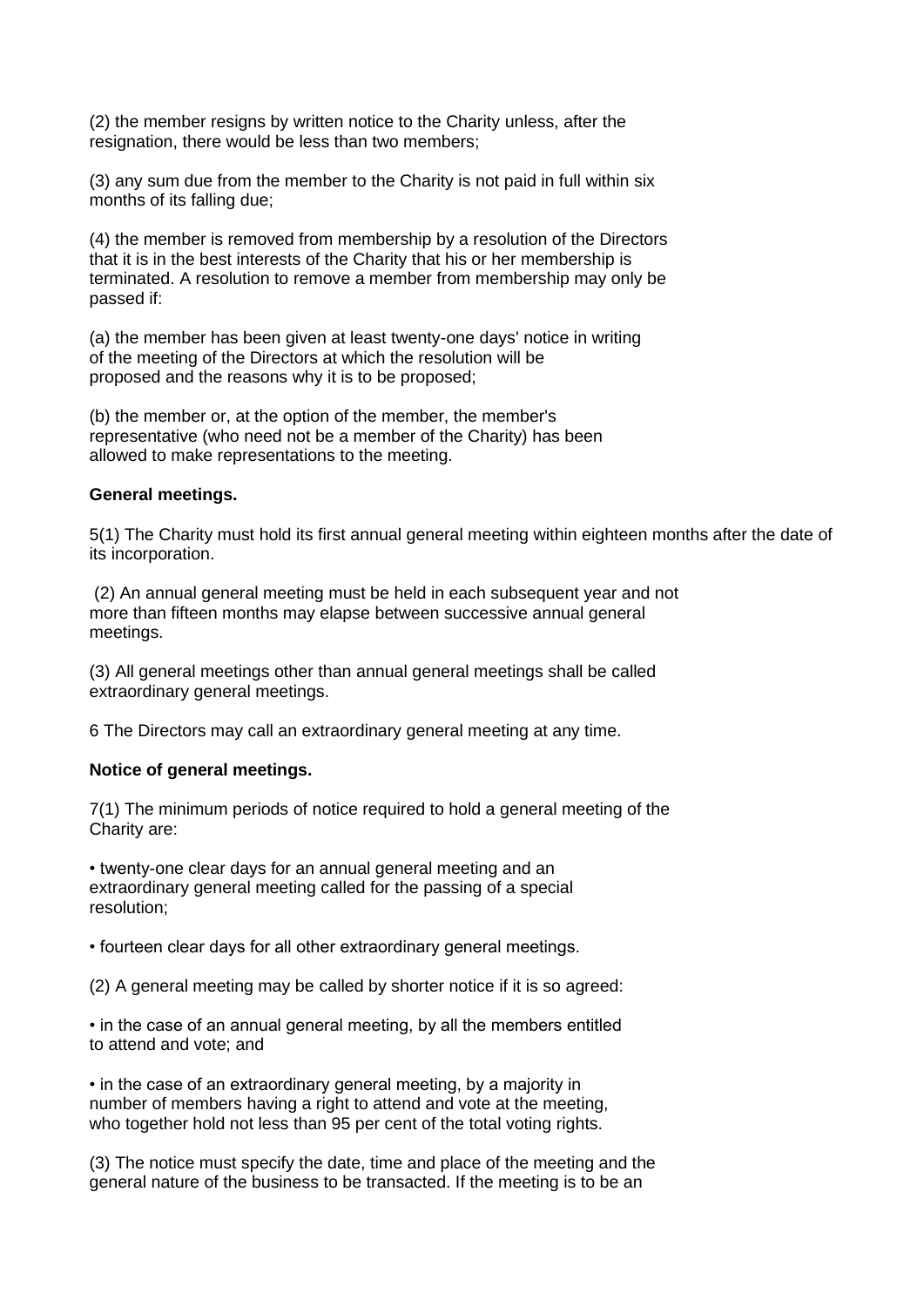annual general meeting, the notice must say so and include a statement informing members of their right to appoint another person as their proxy.

(4) The notice must be given to all the members and to the Directors and auditors.

8 The proceedings at a meeting shall not be invalidated because a person, who was entitled to receive notice of the meeting, did not receive it because of an accidental omission by the Charity.

#### **Proceedings at general meetings.**

9(1) No business shall be transacted at any general meeting unless a quorum is present.

(2) A quorum is:

• ten members entitled to vote upon the business to be conducted at the meeting; or

• one tenth of the total membership at the time

whichever is the greater.

(3) The authorised representative of a member organisation and any proxies validly appointed by members (unless the appointing member is also present) shall be counted in the quorum;

10(1) If:

(a) a quorum is not present within half an hour from the time appointed for the meeting; or

(b) during a meeting a quorum ceases to be present;

the meeting shall be adjourned to such time and place as the Directors shall determine.

(2) The Directors must reconvene the meeting and must give at least seven clear days' notice of the reconvened meeting stating the date, time and place of the meeting.

(3) If no quorum is present at the reconvened meeting within fifteen minutes of the time specified for the start of the meeting, the members present at that time shall constitute the quorum for that meeting.

11(1) General meetings shall be chaired by the person who has been appointed to chair meetings of the Directors.

(2) If there is no such person or he or she is not present within fifteen minutes of the time appointed for the meeting, a Director nominated by the Directors shall chair the meeting.

(3) If there is only one Director present and willing to act, he or she shall chair the meeting.

(4) If no Director is present and willing to chair the meeting within fifteen minutes after the time appointed for holding it, the members present and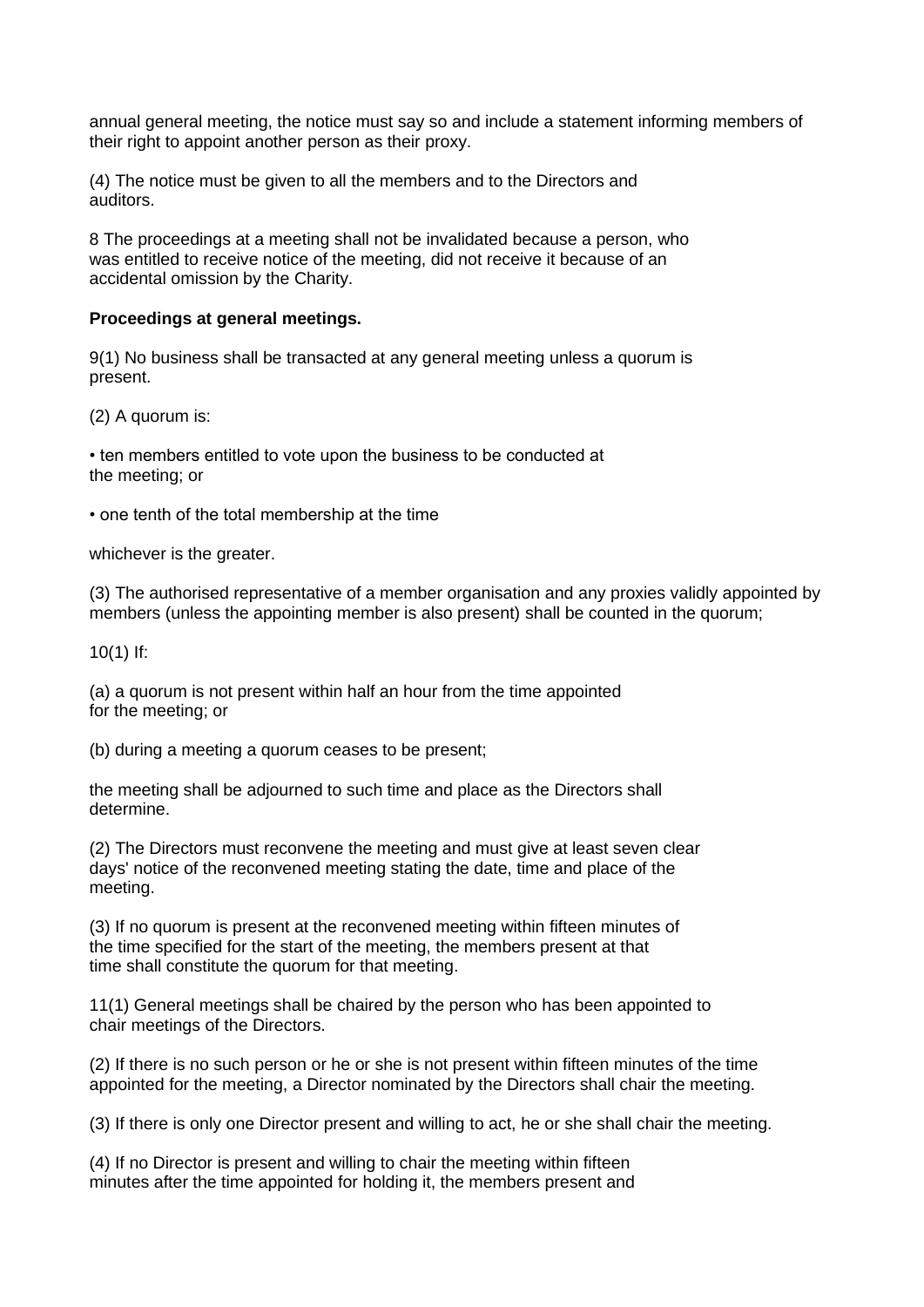entitled to vote must choose one of their number to chair the meeting.

12(1) The members present at a meeting (in person or by proxy) may resolve by ordinary resolution that the meeting shall be adjourned.

(2) The person who is chairing the meeting must decide the date, time and place at which the meeting is to be reconvened, unless those details are specified in the resolution.

(3) No business shall be conducted at a reconvened meeting, unless it could properly have been conducted at the meeting, had the adjournment not taken place.

(4) If a meeting is adjourned by a resolution of the members for more than seven days, at least seven clear days' notice shall be given of the reconvened meeting stating the date, time and place of the meeting.

13(1) Any vote at a meeting shall be decided by a show of hands unless, before, or on the declaration of the result of, the show of hands, a poll is demanded

(a) by the person chairing the meeting; or

(b) by at least two members having the right to vote at the meeting; or

(c) by a member or members representing not less than one-tenth of the total voting rights of all the members having the right to vote at the meeting.

(2) (a) The declaration by the person who is chairing the meeting of the result of a vote shall be conclusive unless a poll is demanded.

(b) The result of the vote must be recorded in the minutes of the Charity but the number or proportion of votes cast need not be recorded.

(3) (a) A demand for a poll may be withdrawn, before the poll is taken, but only with the consent of the person who is chairing the meeting.

(b) If the demand for a poll is withdrawn, the demand shall not invalidate the result of a show of hands declared before the demand was made.

(4) (a) A poll must be taken as the person who is chairing the meeting directs, who may appoint scrutineers (who need not be members) and who may fix a time and place for declaring the results of the poll.

(b) The result of the poll shall be deemed to be the resolution of the meeting at which the poll is demanded.

(5) (a) A poll demanded on the election of a person to chair a meeting or on a question of adjournment must be taken immediately.

(b) A poll demanded on any other question must be taken either immediately or at such time and place as the person who is chairing the meeting directs.

(c) The poll must be taken within thirty days after it has been demanded.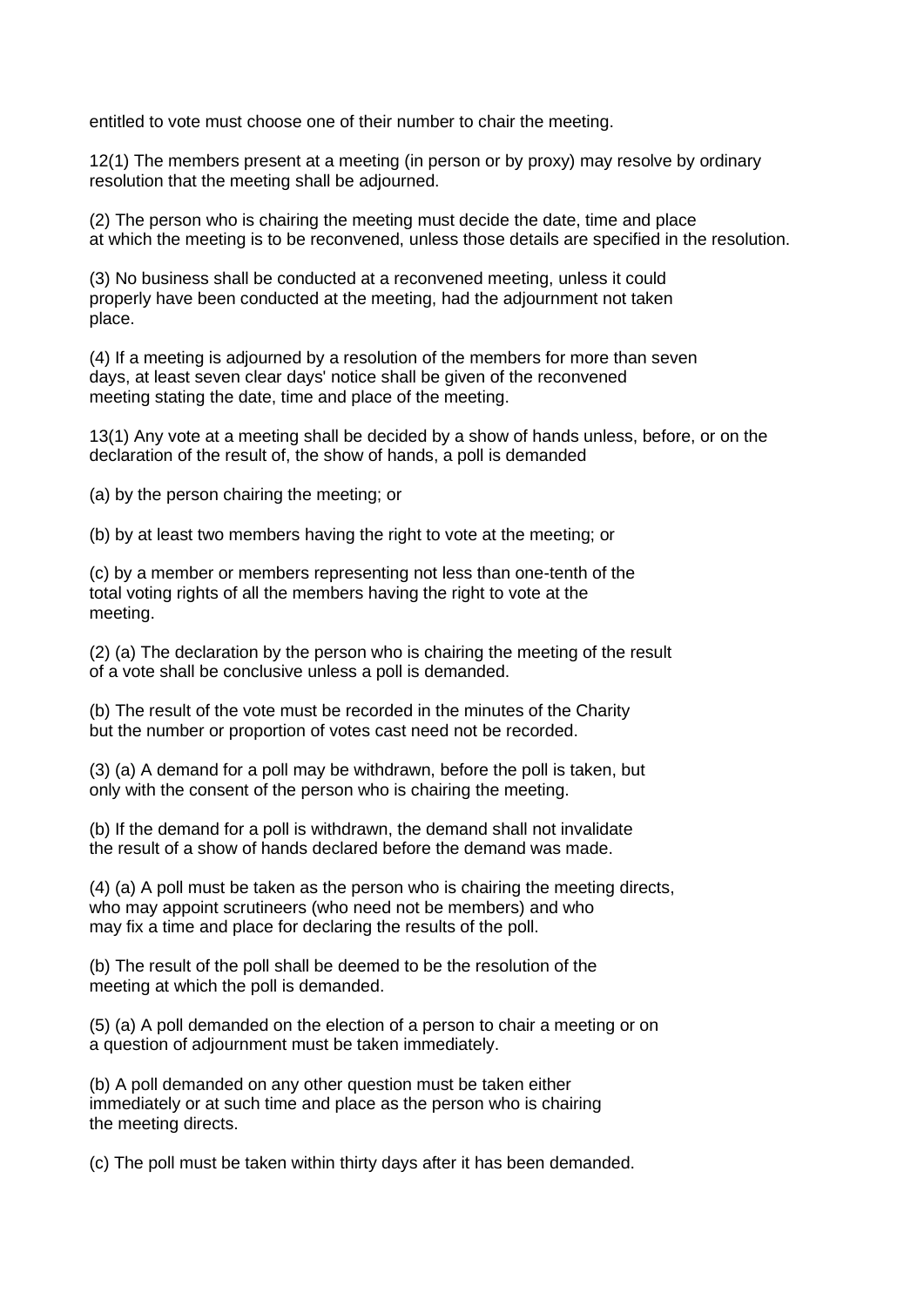(d) If the poll is not taken immediately, at least seven clear days' notice shall be given specifying the time and place at which the poll is to be taken.

(e) If a poll is demanded, the meeting may continue to deal with any other business that may be conducted at the meeting.

14 If there is an equality of votes, whether on a show of hands or on a poll, the person who is chairing the meeting shall have a casting vote, in addition to any other vote he or she may have.

15 A resolution in writing, signed by each member (or in the case of a member that is an organisation, by its authorised representative) who would have been entitled to vote upon it, had it been proposed at a general meeting, shall be effective. It may comprise several copies, each signed by or on behalf of one or more members.

#### **Votes of members.**

16(1) Subject to Articles 3 and 14 and the next paragraph, every member, whether an individual or an organisation, present in person or by proxy, shall have one vote.

(2) No member shall be entitled to vote, at any general meeting or at any adjourned meeting, if he or she owes any money to the Charity.

17 Any objection to the qualification of any voter must be raised at the meeting at which the vote is tendered and the decision of the person who is chairing the meeting shall be final.

18(1) Any organisation, which is a member of the Charity, may nominate any person to act as its representative at any meeting of the Charity and may nominate an alternative person to act there as its representative on occasions when the initially nominated person does not attend any such meeting.

(2) The organisation must give written notice to the Charity of the name of its representative and its alternate. The nominees shall not be entitled to represent the organisation at any meeting, unless the notice has been received by the Charity. The nominees may continue to represent the organisation until

written notice to the contrary is received by the Charity. The alternate may not attend any meeting if the initially nominated person is there present.

(3) Any notice given to the Charity will be conclusive evidence that any such nominee is entitled to represent the organisation or that his or her authority has been revoked. The Charity shall not be required to consider whether the nominee has been properly appointed by the organisation.

18A. Any member of the Charity (including a member organisation) is entitled to appoint another person as his proxy to exercise all or any of his rights to attend and to speak and vote at a meeting of the Charity.

18B (1) Proxies may only validly be appointed by a notice in writing (a "proxy notice") which:-

(a) states the name and address of the member appointing the proxy;

(b) identifies the person appointed to be that member's proxy and the general meeting in relation to which that person is appointed;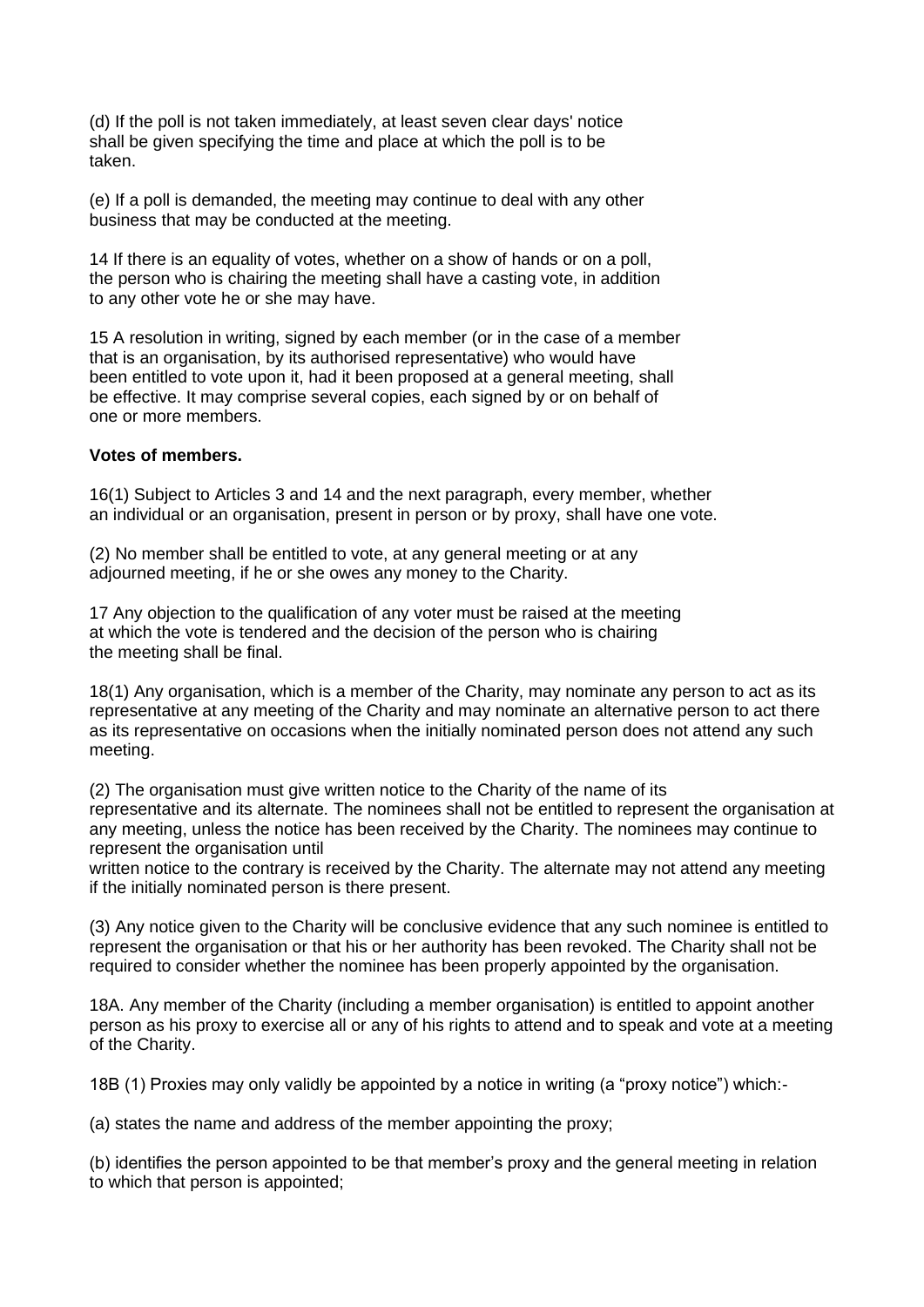(c) is signed by or on behalf of the member appointing the proxy; and

(d) is delivered to the Charity in accordance with these articles and any instructions contained in the notice of the general meeting to which they relate.

(2) The Directors may require proxy notices to be delivered in a particular form and may specify different forms for different purposes.

(3) Proxy notices may specify how the proxy appointed under them is to vote (or that the proxy is to abstain from voting) on one or more resolutions.

(4) Unless a proxy notice indicates otherwise, it must be treated as:-

(a) allowing the person appointed under it as a proxy discretion as to how to vote on any ancillary or procedural resolutions put to the meeting; and

(b) appointing that person as a proxy in relation to any adjournment of the general meeting to which it relates as well as the meeting itself.

18C (1) A person who is entitled to attend, speak or vote (either on a show of hands or on a poll) at a general meeting remains so entitled in respect of that meeting or any adjournment of it, even though a valid proxy notice has been delivered to the Charity by or on behalf of that person.

(2) An appointment under a proxy notice may be revoked by delivering to the Charity a notice given by whom or on whose behalf the proxy notice was given.

(3) A notice revoking a proxy appointment only takes effect if it delivered before the start of the meeting or adjourned meeting to which it relates.

(4) If a proxy notice is not executed by the person appointing the proxy, it must be accompanied by written evidence of the authority of the person who executed it to execute it on the appointor's behalf.

#### **Directors.**

19(1) A Director must be a natural person aged 18 years or older.

(2) No one may be appointed a Director if he or she would be disqualified from acting under the provisions of Article 31.

20 The number of Directors shall be not less than five nor (unless otherwise determined by ordinary resolution) more than twelve.

21 The first Directors shall be those persons notified to Companies House as the first directors of the Charity.

22 A Director may not appoint an alternate director or anyone to act on his or her behalf at meetings of the Directors.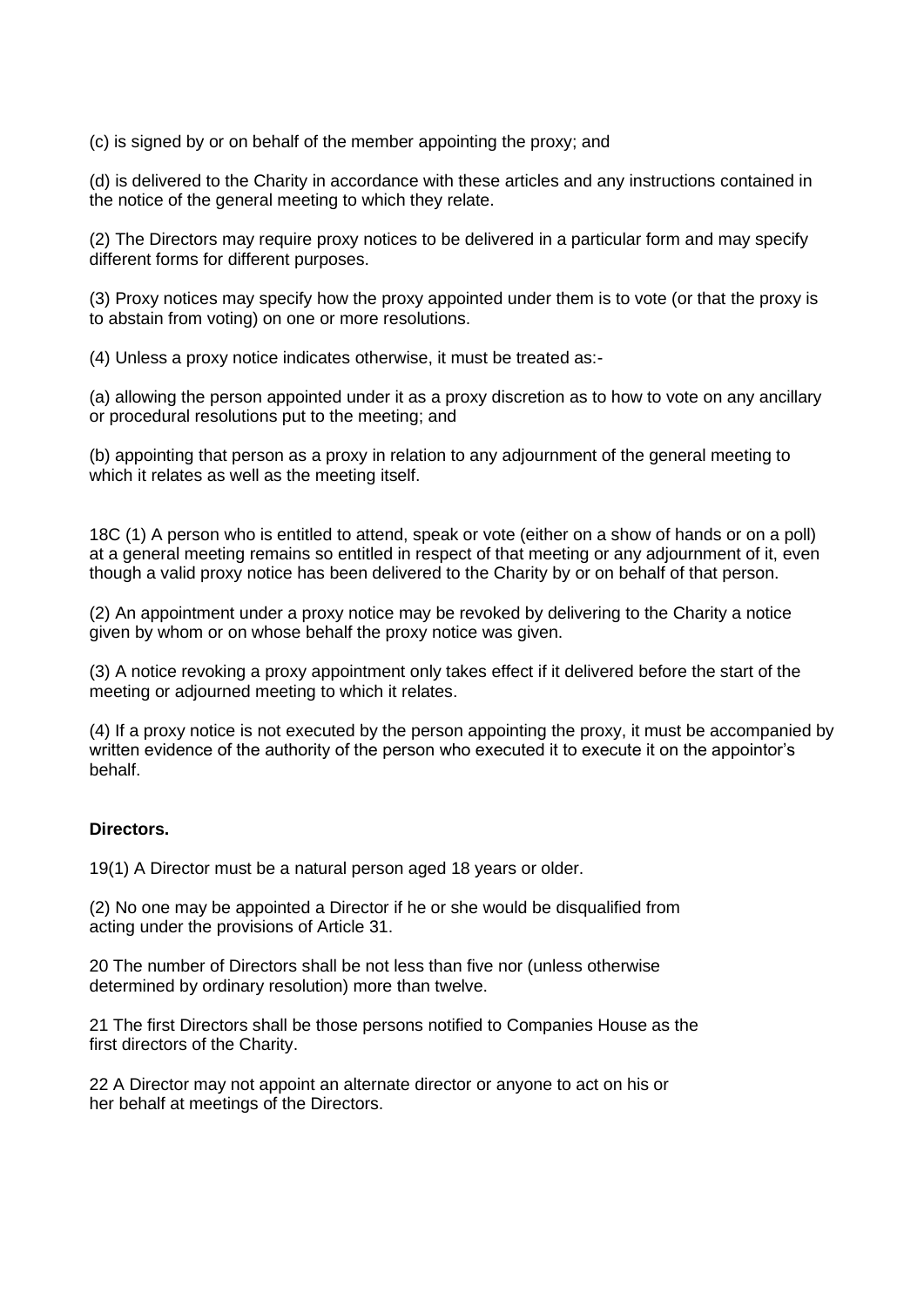#### **Powers of Directors.**

23(1) The Directors shall manage the business of the Charity and may exercise all the powers of the Charity, unless they are subject to any restrictions imposed by the Act, the memorandum, these articles or any special resolution.

(2) No alteration of the memorandum or these articles or any special resolution shall have retrospective effect to invalidate any prior act of the Directors.

(3) Any meeting of Directors, at which a quorum is present at the time the relevant decision is made, may exercise all the powers exercisable by the **Directors** 

## **Retirement.**

24 At the first annual general meeting, all the Directors must retire from office, unless by the close of the meeting the members have failed to elect sufficient Directors to hold a quorate meeting of the Directors. At each subsequent annual general meeting, one-third of the Directors or, if their number is not three or a multiple of three, the number nearest to one third must retire from office. If there is only one Director, he or she must retire.

25(1) The Directors to retire by rotation shall be those who have been longest in office since their last appointment. If any Directors became or were appointed Directors on the same day, those to retire shall (unless they otherwise agree among themselves) be determined by lot.

(2) If a Director is required to retire at an annual general meeting by a provision of these articles, the retirement shall take effect upon the conclusion of the meeting.

## **The Appointment of Directors.**

26 The Charity may by ordinary resolution:

• appoint a person, who is willing to act, to be a Director; and

• determine the rotation in which any additional Directors are to retire.

27 No person, other than a Director retiring by rotation, may be appointed a Director at any general meeting unless:

(1) he or she is recommended for re-election by the Directors; or

(2) not less than fourteen nor more than thirty-five clear days before the date of the meeting, the Charity is given a notice that:

(a) is signed by a member entitled to vote at the meeting;

(b) states the member's intention to propose the appointment of a person as a Director

(c) contains the details that, if the person were to be appointed, the Charity would have to file at Companies House; and

(d) is signed by the person, who is to be proposed, to show his or her willingness to be appointed.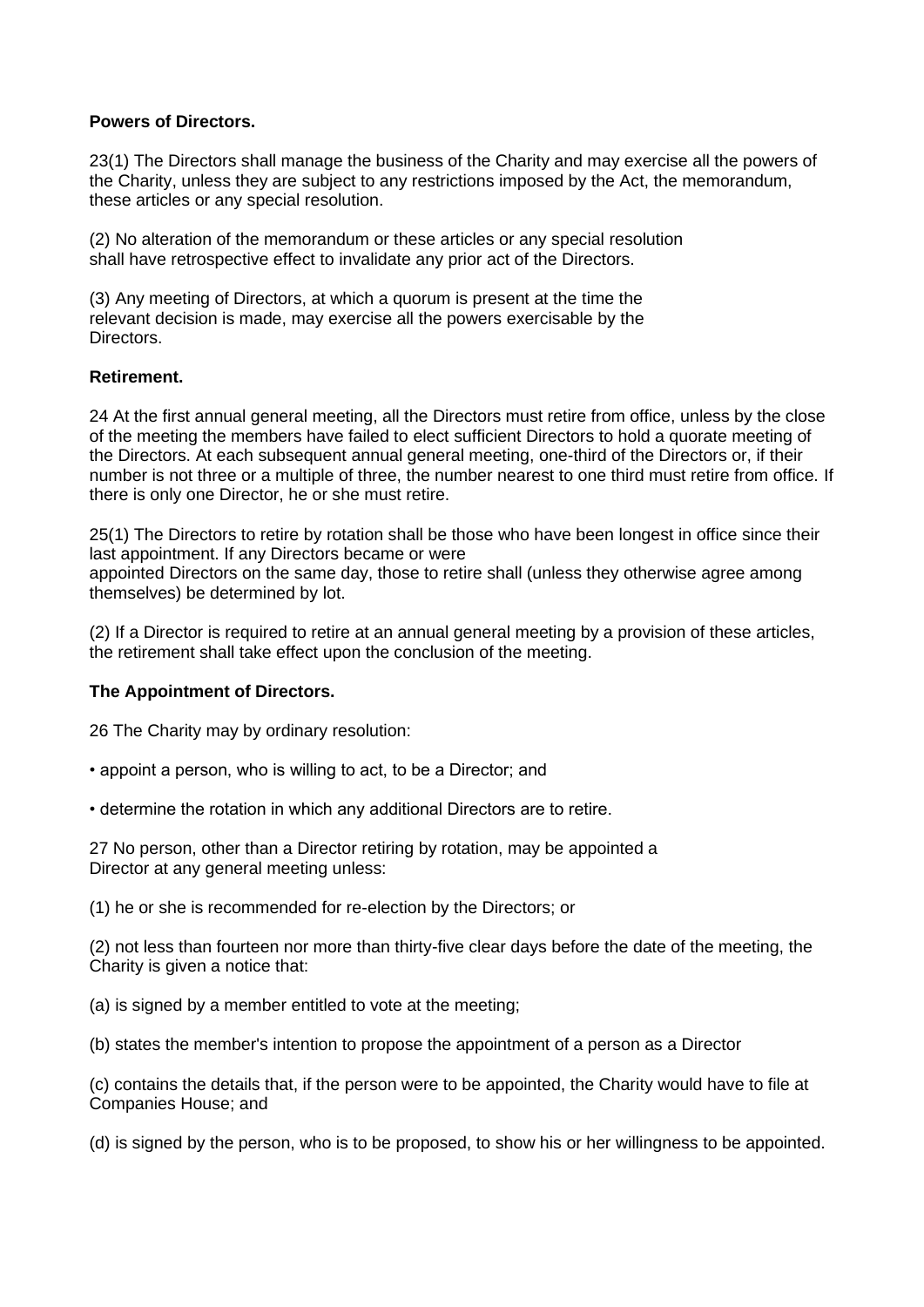28 All members, who are entitled to receive notice of a general meeting, must be given not less than seven nor more than twenty-eight clear days' notice of any resolution to be put to the meeting to appoint a Director, other than a Director who is to retire by rotation.

29(1) The Directors may appoint a person, who is willing to act, to be a Director.

(2) A Director appointed by a resolution of the other Directors must retire at the next annual general meeting and must not be taken into account in determining the Directors who are to retire by rotation.

30 The appointment of a Director, whether by the Charity in general meeting or by the other Directors, must not cause the number of Directors to exceed any number fixed as the maximum number of Directors.

#### **Disqualification and removal of Directors.**

31 A Director shall cease to hold office if he or she:

(1) ceases to be a Director by virtue of any provision in the Act or is prohibited by law from being a director;

(2) is disqualified from acting as a Trustee by virtue of section 72 of the Charities Act 1993 (or any statutory re-enactment or modification of that provision);

(3) ceases to be a member of the Charity;

(4) becomes incapable by reason of mental disorder, illness or injury of managing and administering his or her own affairs;

(5) resigns as a Director by notice to the Charity (but only if at least two Directors will remain in office when the notice of resignation is to take effect); or

(6) is absent, without the permission of the Directors, from all their meetings held within a period of six consecutive months and the Directors resolve that his or her office be vacated.

#### **Directors' remuneration.**

32 The Directors must not be paid any remuneration, unless it is authorised by clause 5 of the Memorandum.

## **Proceedings of Directors.**

33(1) The Directors may regulate their proceedings as they think fit, subject to the provisions of the articles.

(2) Any Director may call a meeting of the Directors.

(3) The secretary must call a meeting of the Directors if requested to do so by a Director.

(4) Questions arising at a meeting shall be decided by a majority of votes.

(5) In the case of an equality of votes, the person who chairs the meeting shall have a second or casting vote.

34(1) No decision may be made by a meeting of the Directors, unless a quorum is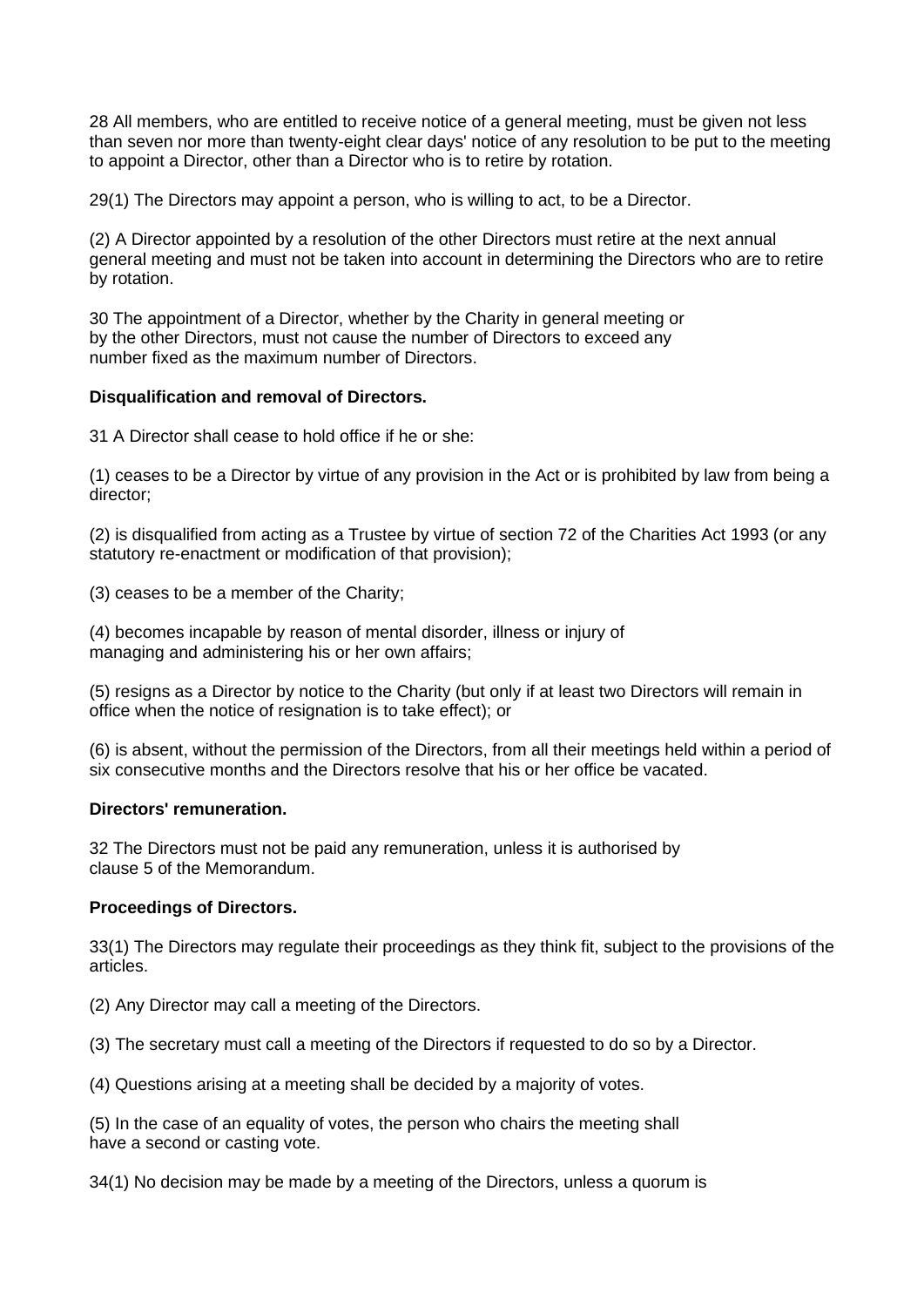present at the time the decision is purported to be made.

(2) The quorum shall be three or the number nearest to one third of the total number of Directors, whichever is the greater, or such larger number as may be decided from time to time by the Directors.

(3) A Director shall not be counted in the quorum present when any decision is made about a matter upon which that Director is not entitled to vote.

35 If the number of Directors is less than the number fixed as the quorum, the continuing Directors or Director may act only for the purpose of filling vacancies or of calling a general meeting.

36(1) The Directors shall appoint a Director to chair their meetings and may at any time revoke such appointment.

(2) If no-one has been appointed to chair meetings of the Directors or if the person appointed is unwilling to preside or is not present within ten minutes after the time appointed for the meeting, the Directors present may appoint one of their number to chair that meeting.

(3) The person appointed to chair meetings of the Directors shall have no functions or powers, except those conferred by these articles or delegated to him or her by the Directors.

37(1) A resolution in writing, signed by all the Directors entitled to receive notice of a meeting of Directors or of a committee of Directors and to vote upon the resolution, shall be as valid and effectual as if it had been passed at a meeting of the Directors or (as the case may be) a committee of Directors duly convened and held.

(2) The resolution in writing may comprise several documents containing the text of the resolution in like form each signed by one or more Directors.

#### **Delegation.**

38(1) The Directors may delegate any of their powers or functions to a committee of three or more Directors but the terms of any delegation must be recorded in the minute book.

(2) The Directors may impose conditions when delegating, including the conditions that:

• the relevant powers are to be exercised exclusively by the committee to whom they delegate;

• no expenditure may be incurred on behalf of the Charity except in accordance with a budget previously agreed with the Directors.

(3) The Directors may revoke or alter a delegation.

(4) All acts and proceedings of any committees must be fully and promptly reported to the Directors.

39 A Director must absent himself or herself from any discussions of the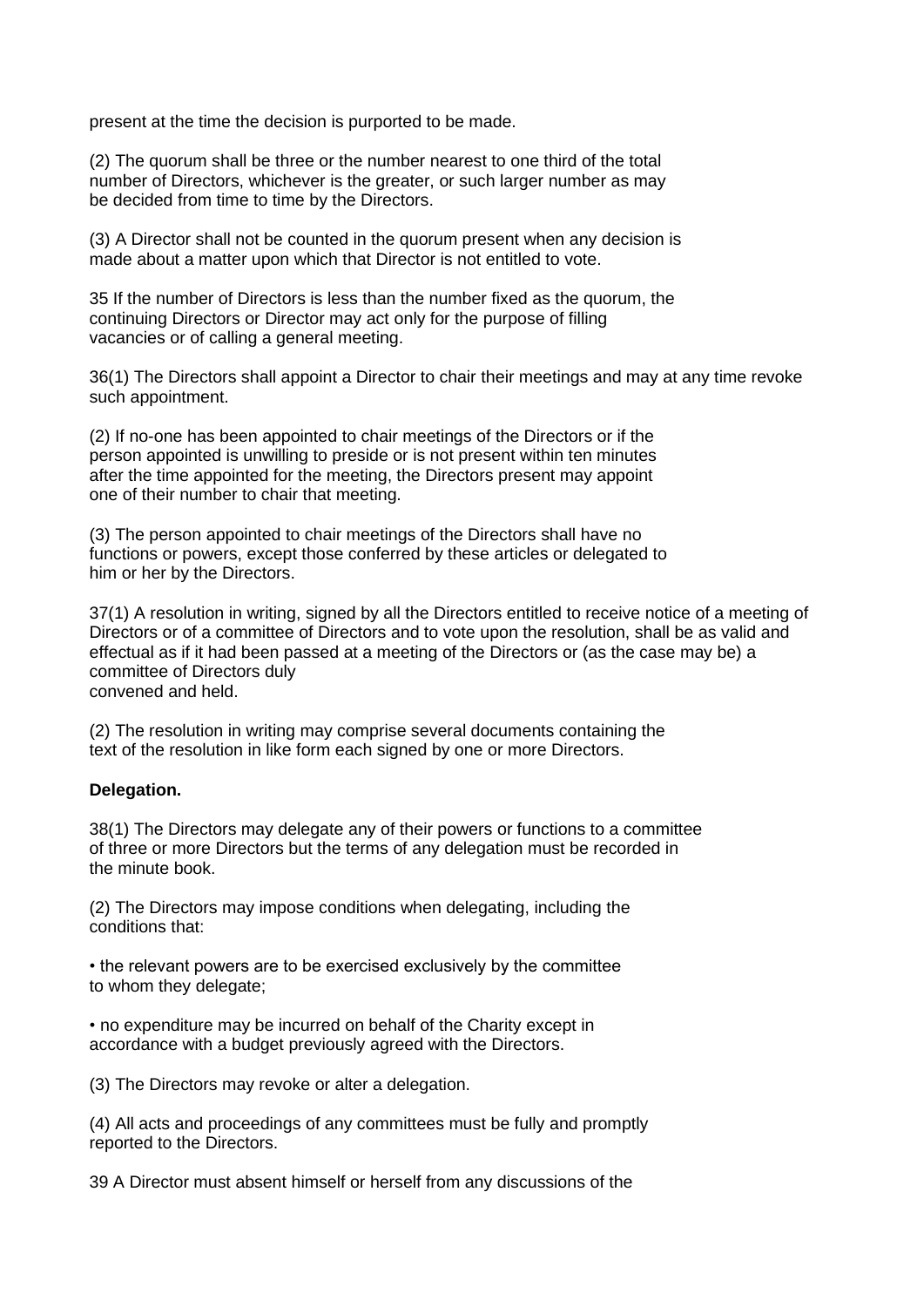Directors in which it is possible that a conflict will arise between his or her duty to act solely in the interests of the Charity and any personal interest (including, but not limited to, any personal financial interest).

40(1) Subject to paragraph 40(2), all acts done by a meeting of Directors, or of a committee of Directors, shall be valid, notwithstanding the participation in any vote of a Director:

- who was disqualified from holding office; or
- who had previously retired or who had been obliged by the constitution to vacate office; or

• who was not entitled to vote on the matter, whether by reason of a conflict of interest or otherwise;

if without:

- the vote of that Director; and
- that Director being counted in the quorum;

the decision has been made by a majority of the Directors at a quorate meeting.

(2) Paragraph 40(1) does not permit a Director to keep any benefit, that may be conferred upon him or her by a resolution of the Directors or of a committee of Directors, if, but for paragraph 40(1), the resolution would have been void, or if the Director has not complied with article 39.

## **Seal.**

41 If the Charity has a seal, it must only be used by the authority of the Directors or of a committee of Directors authorised by the Directors. The Directors may determine who shall sign any instrument to which the seal is affixed and, unless otherwise so determined, it shall be signed by a Director and by the secretary or by a second Director.

## **Minutes.**

42 The Directors must keep minutes of all:

- (1) appointments of officers made by the Directors;
- (2) proceedings at meetings of the Charity;
- (3) meetings of the Directors and committees of Directors including:
- the names of the Directors present at the meeting;
- the decisions made at the meetings; and
- where appropriate, the reasons for the decisions.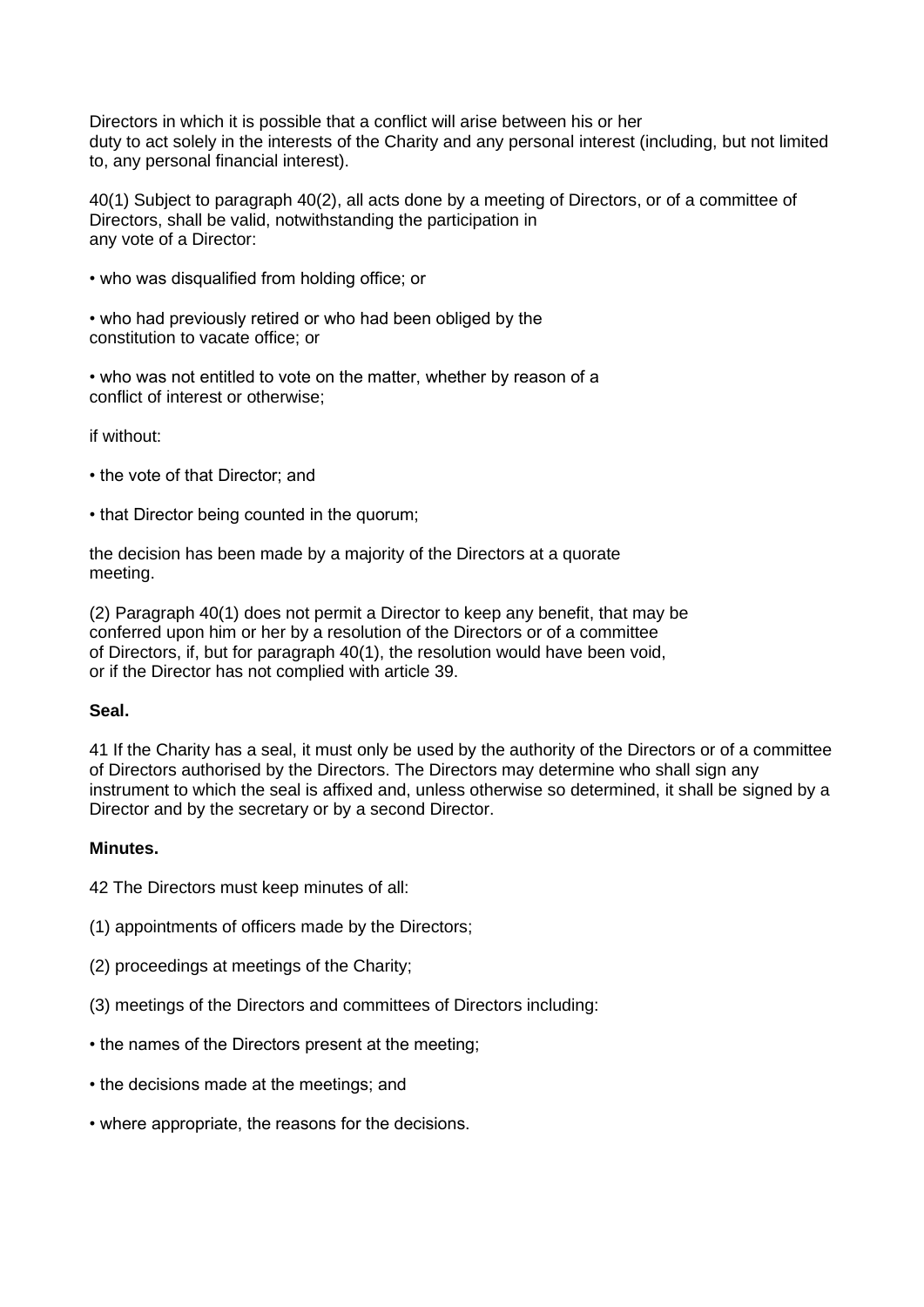## **Accounts.**

43(1) The Directors must prepare, for each financial year, accounts as required by section 226 (or, if applicable, section 227) of the Act. The accounts must be prepared to show a true and fair view and follow accounting standards issued or adopted by the Accounting Standards Board or its successors and adhere to the recommendations of applicable Statements of Recommended Practice.

(2) The Directors must keep accounting records as required by sections 221 and 222 of the Act.

## **Annual Report and Return and Register of Charities.**

44(1) The Directors must comply with the requirements of the Charities Act 1993 with regard to:

- (a) the transmission of the statements of account to the Charity;
- (b) the preparation of an annual report and its transmission to the Commission;

(c) the preparation of an annual return and its transmission to the Commission.

(2) The Directors must notify the Commission promptly of any changes to the Charity's entry on the Central Register of Charities.

45 Any notice to be given to or by any person pursuant to the articles:

(1) must be in writing; or

(2) must be given using electronic communications.

46(1) The Charity may give any notice to a member either:

(a) personally; or

(b) by sending it by post in a prepaid envelope addressed to the member at his or her address; or

(c) by leaving it at the address of the member; or

(d) by giving it using electronic communications to the member's address.

(2) A member who does not register an address with the Charity or who registers only a postal address that is not within the United Kingdom shall not be entitled to receive any notice from the Charity.

47 A member present in person at any meeting of the Charity shall be deemed to have received notice of the meeting and of the purposes for which it was called.

48(1) Proof that an envelope containing a notice was properly addressed, prepaid and posted shall be conclusive evidence that the notice was given.

(2) Proof that a notice contained in an electronic communication was sent in accordance with guidance issued by the Institute of Chartered Secretaries and Administrators shall be conclusive evidence that the notice was given.